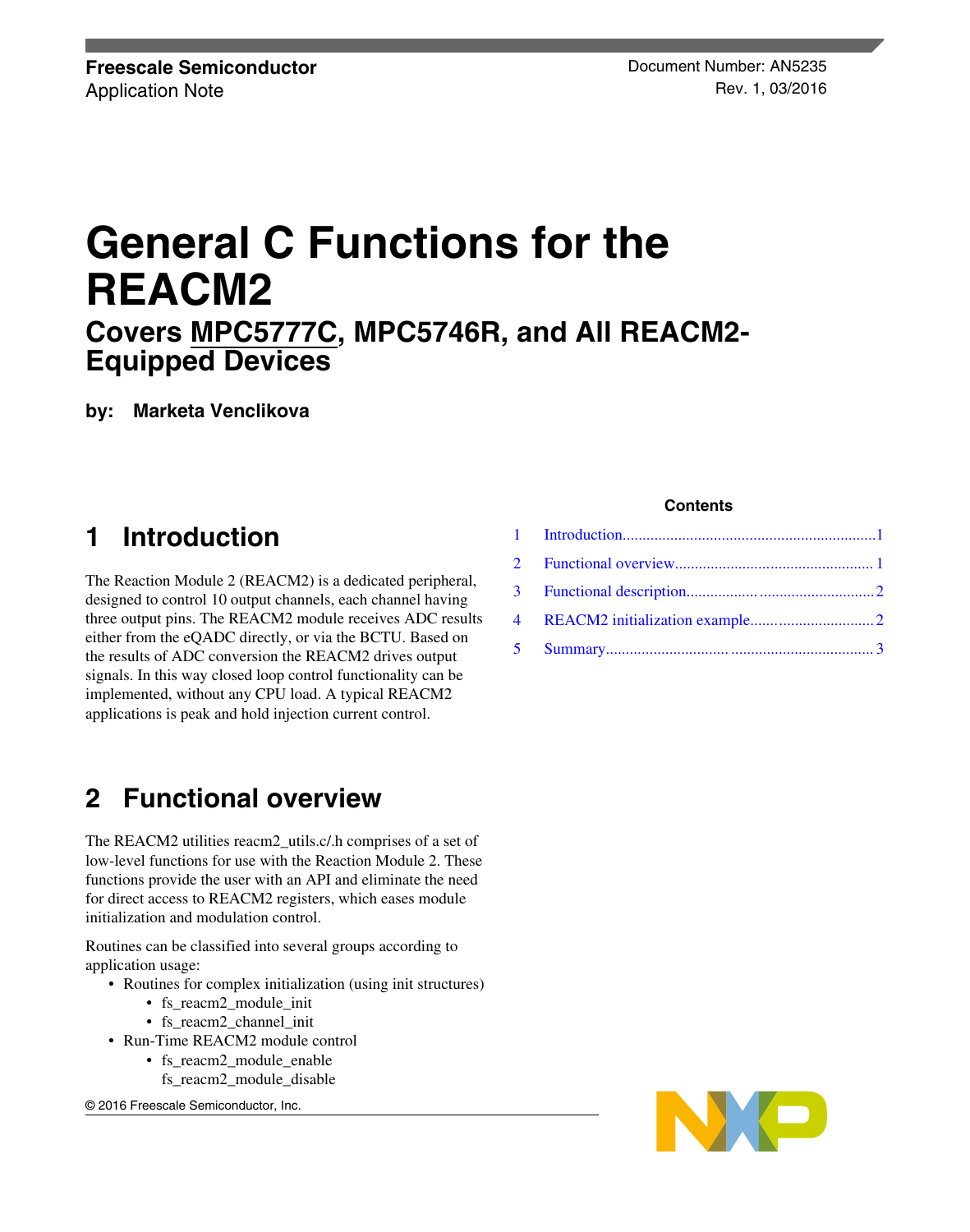#### <span id="page-1-0"></span>**Functional description**

- fs\_reacm2\_hold\_timer\_enable, fs\_reacm2\_hold\_timer\_disable
- fs\_reacm2\_shared\_timer\_enable, fs\_reacm2\_shared\_timer\_disable
- fs reacm2 clear adc ovr flag
- Run-Time REACM2 channel control
	- fs reacm2 channel enable, fs reacm2 channel disable
	- fs\_reacm2\_channel\_sw\_start, fs\_reacm2\_channel\_sw\_stop
- Routines for single module settings (without using init structures)
	- fs reacm2 set hold timer prs,
	- fs\_reacm2\_set\_shared\_timer\_prs
	- fs reacm2 period generator config
	- fs\_reacm2\_period\_shift\_delay\_set
	- fs reacm2 adc max limit set
	- fs reacm2 set modulation range
	- fs\_reacm2\_threshold\_router\_set
- Routines for modulation parameters settings
	- fs reacm2 modword set
	- fs reacm2 modword bank status
	- fs reacm2 modword countpointer thrs
	- fs\_reacm2\_modword\_countpointer\_shtime
	- fs\_reacm2\_modword\_countpointer\_holdtime
- Routines for single threshold and timer settings
	- fs\_reacm2\_threshold\_bank\_status
	- fs reacm2 threshold set reg
	- fs reacm2 sh\_time\_bank\_status
	- fs reacm2 sh time set reg
	- fs reacm2 hold time bank status
	- fs\_reacm2\_hold\_time\_set\_reg

# **3 Functional description**

To start with, Reaction Module 2 has to be initialized by function fs\_reacm2\_module\_init() having REACM2\_INIT\_T type structure as an input parameter, where all the global parameters for REACM2 initialization are specified. The user can find macro extensions defining these parameters in file reacm2\_util.h. After module initialization is complete, each particular REACM2 channel should be initialized. Prior to the first channel initialization, at least one Modulation Control Word has to be set in Modulation Control Word Bank, since one of the input parameters of the routine fs\_reacm2\_channel\_init() is the index of the first Modulation Control Word. The Modulation Control Word specifies the type of modulation that is to be executed on that particular channel. The Modulation Control Word can also be set by calling fs\_reacm2\_modword\_set(), where the input parameter is a pointer to the structure of type MODULATION WORD T. After the channel is initialized, it can be enabled by function call fs\_reacm2\_channel\_enable(). In case of software control modulation, the channel starts the modulation as soon as the fs\_reacm2\_channel\_sw\_start function() is called and stopped after fs\_reacm2\_channel\_sw\_stop() function call. If the channel is set in Timer Control mode, modulation is initiated as soon as the time window appears on the selected timer input.

At runtime, there is the possibility to change module settings using "Routines for single module settings", or store threshold and timer values into respective banks using "Routines for single threshold and timer settings".

A detailed description of each REACM2 utility functions can be found in the source code. To ease reading of the documentation, it is generated using DoxyGen in Microsoft Compiled HTML Help (CHM) format.

## **4 REACM2 initialization example**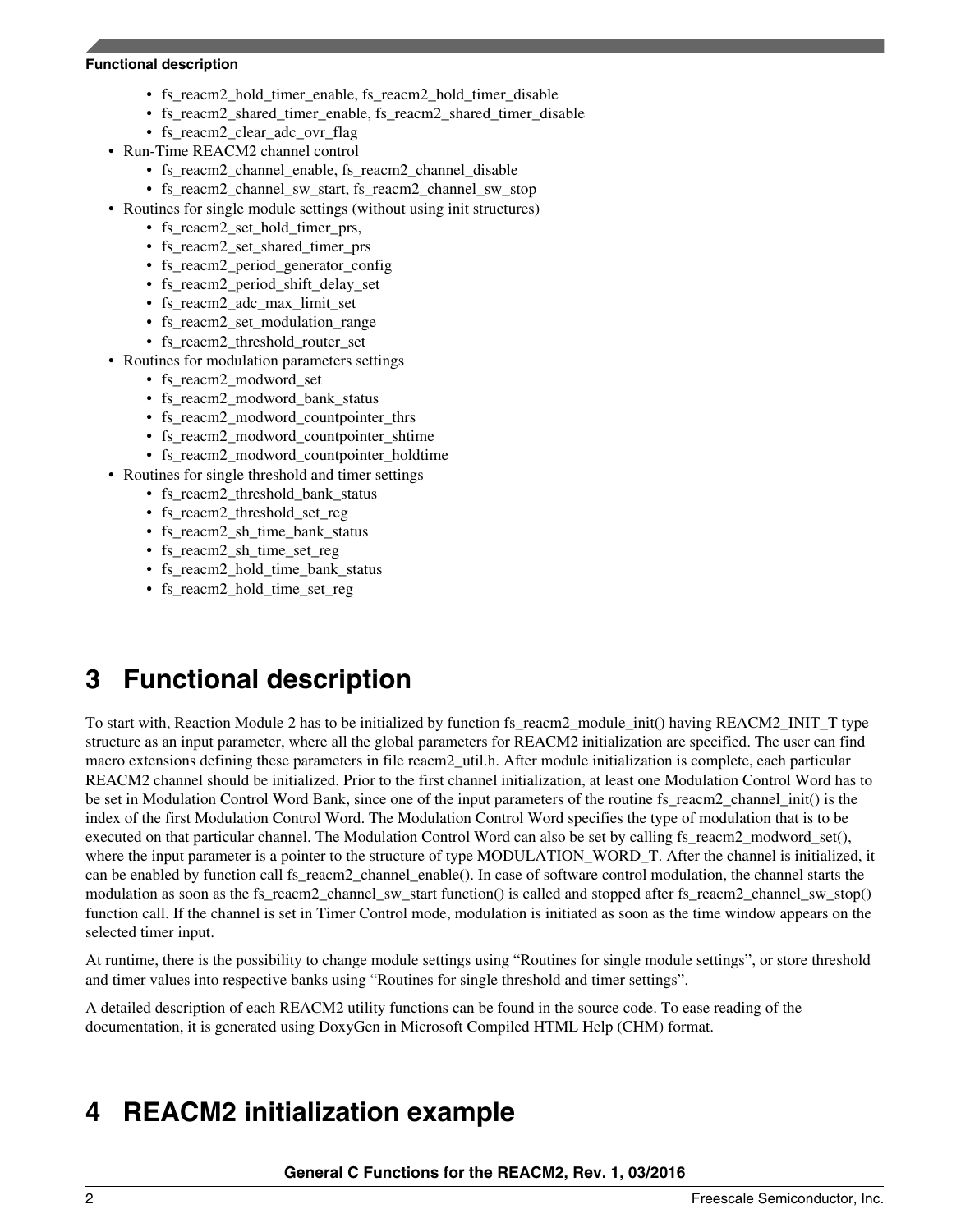<span id="page-2-0"></span>Users can find an example of the REACM2 utilities usage in reacm2\_example.c file which is part of the REACM2 utilities software package.

When an application uses REACM2 utilities, the reacm2\_util.h file has to be included in the main application source file. The user has to create two configuration structures, see the reacm2\_example.c file. One struture is used to set the overall module parameters, the second one contains channel parameters. The user then has to define a set of thresholds and time variables in form of structures having two members – a value and an index corresponding to its place of storage (the index should not be filled by the user, it is strongly recommended to fill the item with a NAN value and let the indexing to be done automatically). Modulation Control Word definitions are in form of an array of type MODULATION\_WORD\_T, defining the parameters of the modulation. Definition of the structure types can be found in file reacm2\_util.h.

To initialize the Reaction Module, function fs\_reacm2\_module\_init() is called, followed by fs\_reacm2\_channel\_init(). Modulation Control Words storage to REACM2 memory (Modulation Control Word Bank) is performed by fs\_reacm2\_modword\_set() which is called as one of the input parameters of function fs\_reacm2\_channel\_init(). The respective channel (set in timer control mode) is then enabled by function fs\_reacm2\_channel\_enable() and modulation on this channel is started every time the time window appears on the REACM2 input.

## **5 Summary**

This application note serves as an overview of utility functions for Reaction Module 2 that provide ease of implementation when utilizing the REACM2. REACM2 utilities can only be used when programming a device equipped with a REACM2 module. These routines are not backward compatible with the first REACM module.